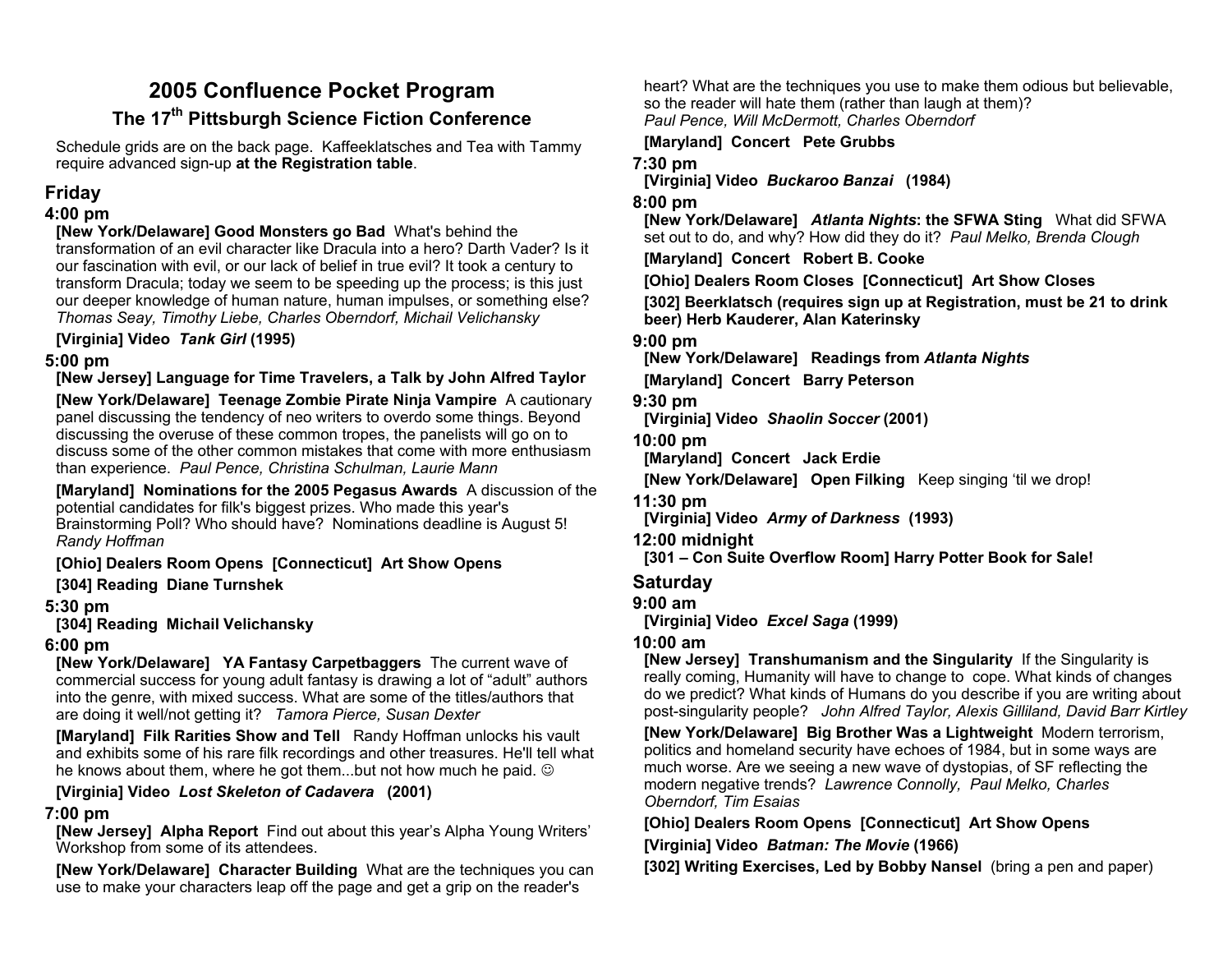#### **11:00 am**

## **[New Jersey] How Will Knowing What Titan Looks Like Change SF?**

Spielberg's *War of the Worlds* changed the aliens based on our knowledge of Mars. What kind of effects will the new pictures, views have on SF? *Ken Chiacchia, Alexis Gilliland, Thomas Seay* 

**[New York/Delaware] The Way the Future Looked** Predictions from 1939 about the future revealed! *John Alfred Taylor, Lee Gilliland* 

**[Maryland] Kinderfilk Kids' Concert** Fun filk songs, sing-alongs, and more for kids from ages -27 to 18,245. *Mary Bertke, Robert B. Cooke, Callie Hills, Randy Hoffman, with signing by Judi Miller* 

**[Ohio] Autographing** *Triangulations***/PARSEC Calendar Signing** 

**[304] Reading Tamora Pierce** 

#### **12:00 noon**

#### **[New Jersey] Astronomy Presentation, a Talk by Diane Turnshek**

**[New York/Delaware] Cult TV** DVD is changing the way TV responds; *Star Trek* fans had to wait ten years, but we are seeing a movie of *Firefly* after a year. *Farscape* fans got a made-for-TV-movie, *Family Guy* is back on TV. And *Lost* is proving that TV can be hypnotic. How and why are these particular series so different? *Susan Dexter, Timothy Liebe, Thomas Seay* 

#### **[Maryland] Concert Mary Bertke**

**[Virginia] Video** *Mars Attacks* **(1996)** 

**[Ohio] Autographing** 

**[302] Kaffeeklatsch** *(sign up at Registration)* **William Tenn, Fruma Klass** 

**[304] Reading Charles Oberndorf**

#### **12:30 pm**

**[304] Reading Tobias Buckell** 

#### **1:00 pm**

**[New Jersey] There's Ebola in my Bird Flu** Big scary SF diseases and global pandemics aren't so science-fictiony anymore. How is SF reacting to having reality catch up? Or has SF slipped behind the real truth? *Ken Chiacchia, Lawrence Connolly, Gary Markette, Tobias Buckell*

**[New York/Delaware] Sex and the Single Vampire Hunter** Why can't anybody write a vampire series that doesn't devolve into soft-core porn? *Alan Katerinsky, Charles Oberndorf, Barton Levenson, Diane Turnshek*

#### **[Maryland] Concert Callie Hills**

**[302] Tea with Tammy (sign up at Registration) Tamora Pierce** 

#### **[304] Reading** *Triangulations* **Reading**

#### **2:00 pm**

**[New Jersey] The Xander Principle** Are Xena, Buffy, *et al*. changing perceptions so that we now write weaker men? *Susan Dexter, Juanita Coulson, Herb Kauderer* 

**[New York/Delaware] How and Why Writers — Including Science Fiction Writers — Write, a Talk by William Tenn**

**[Maryland] Concert Joe Giacoio** 

**[Virginia] Video Big Trouble in Little China (1986)** 

**[302] Kaffeeklatsch** *(sign up at Reg)* **Diane Turnshek, Tobias Buckell** 

**[304] Reading Ken Chiacchia** 

#### **3:00 pm**

**[New Jersey] What is Truly Horrible in Today's World?** We aren't easily shocked, after watching TV showing massacres, atrocities, serial killers. What does a horror writer do to scare people—or is that impossible now? *Tobias Buckell, Lawrence Connolly, Fruma Klass, Michail Velichansky* 

**[New York/Delaware] Tissue Engineering Dr. John Archie Pollock, Duquesne University** 

**[Maryland] Concert Tom Smith** 

**[302] Kaffeeklatsch** *(sign up at Reg)* **Timothy Liebe, Alexis Gilliland** 

**[304] Reading Paul Melko** 

**3:30 pm** 

**[304] Reading Will McDermott** 

**4:00 pm** 

**[New York/Delaware] GoH Speech Tamora Pierce** 

**[Virginia] Video** *Time Bandits* **(1981)** 

#### **5:00 pm**

**[New Jersey] Sex in Heavy G's** How would the human race continue in an environment with heavier gravity? There are classic SF stories about people from heavy gravity planets, but how realistic is their existence*? Bill Keith, Diane Turnshek, William Tenn*

**[New York/Delaware] Transcending Cliché: Musical Performance in SF/F** Why is it that 99% of the musical performances you see in an SF/F movie or read about in an SF/F story are retreads of well-known formats such as the tribal ritual, bardic entertainment, folk song, opera, or jazz/rock concert? Can't somebody come up with an original way for elves and aliens to express themselves musically? *Juanita Coulson, Randy Hoffman, Timothy Liebe*

**[Maryland] The Tom and Pete Show** A mutual appreciation (or depreciation?) society and musical revue. Once a staple at ConFusion in Michigan, the Show experiences a revival here. *Pete Grubbs, Tom Smith* 

#### **6:00 pm**

**[Virginia] Video** *Porco Rosso* **(1992)** 

**[Maryland] Concert A Little R & R, with signing by Judi Miller [Ohio] Dealers Room Closes [Connecticut] Art Show Closes** 

**8:00 pm** 

**[New York/Delaware/New Jersey]** *Dune***, the Soft Rock Musical, presented by Parallax Second Players** 

**[Maryland] Fantasy Characters: Daydream or Nightmare?** Fantasies seem to fall into two categories: those with strong virile heroes and green-eyed heroines (daydream) and those with primarily crippled and tortured characters